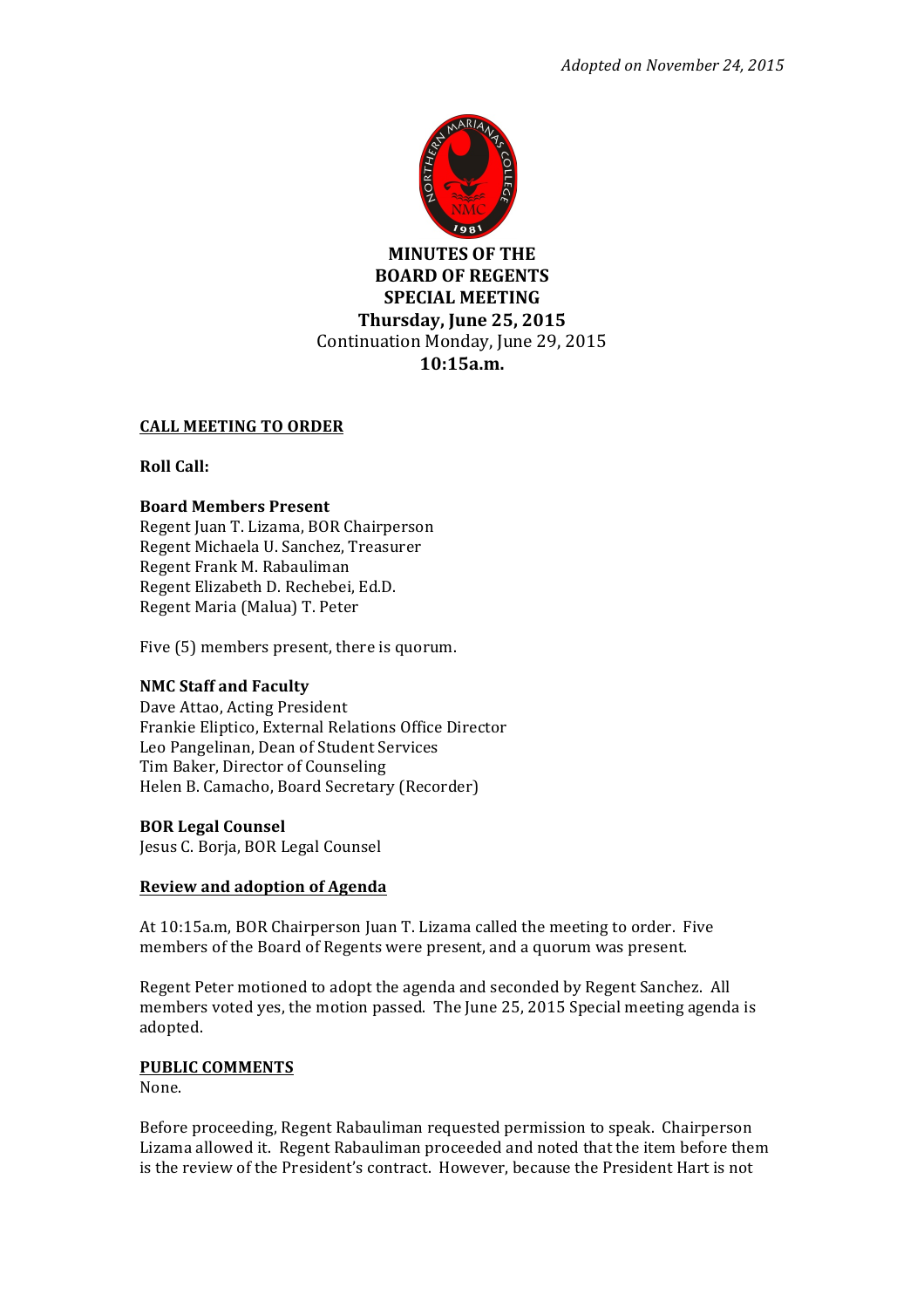present for today's meeting, he recommended recessing the meeting for Monday, June 29, 2015. There were no objections and took the following action.

### **BOARD ACTION:**

Regent Rabauliman motioned to recess the meeting at 10:20a.m. and seconded by Regent Peter for Monday, June 29, 2015 at 9:30am. All members voted yes, the motion passed. The meeting is in recess.



**MINUTES OF THE BOARD OF REGENTS Special Meeting** Thursday, June 25, 2015 **Continuation Monday, June 29, 2015 9:30a.m.**

**Roll Call:** 

# **Board(Members**

Regent Juan T. Lizama, BOR Chairperson Regent Michaela U. Sanchez, Treasurer Regent Maria (Malua) T. Peter Regent Frank M. Rabauliman Regent Elizabeth D. Rechebei

### **NMC(Staff/Faculty**

Sharon Y. Hart, PhD., Executive Secretary to the Board of Regents/NMC President Jackie P. Che, OIE Director Bobbie Merfalen, Dean of Academic Programs and Services Tracy M. Guerrero, Chief Financial Officer Helen B. Camacho, Board Secretary

### **Legal(Counsel**

Jesus C. Borja, NMC BOR Legal Counsel

At 9:30a.m., BOR Chairperson Juan T. Lizama called the meeting to order. All five members were present. A quorum is established.

Regent Peter motioned to go into executive session at 9:41a.m. and seconded by Regent Rabauliman. All members voted yes, the motion passed. Executive session ended at 1:58p.m. Upon returning from executive session, the board took the following action.

BOR Chairperson, Juan T. Lizama called the meeting back to order at 2:02p.m.